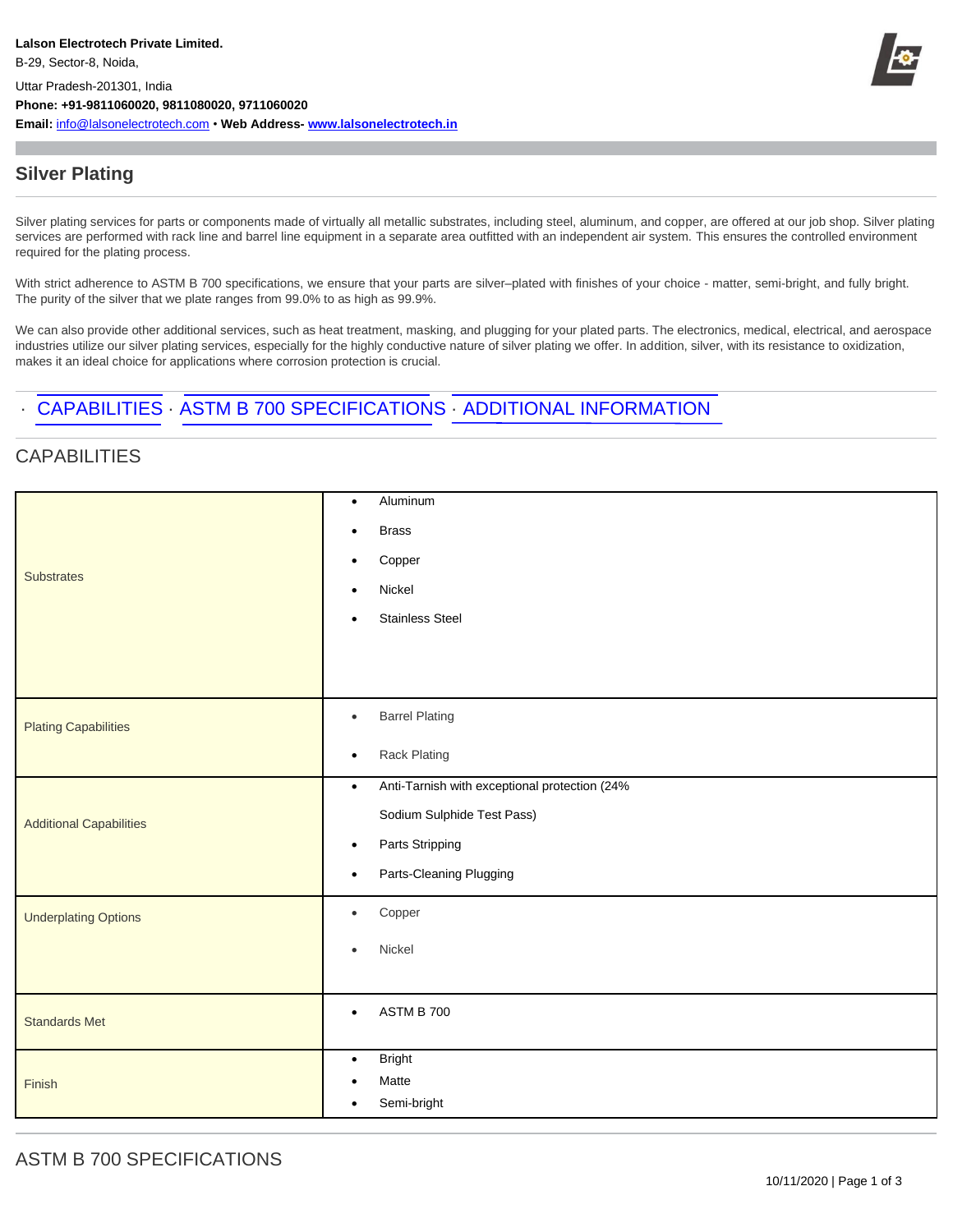| Purity                        | Type-1 99.9% Silver Minimum<br>$\bullet$                                            |
|-------------------------------|-------------------------------------------------------------------------------------|
|                               | Type-2 99.0% Silver Minimum<br>$\bullet$                                            |
|                               | Type-3 98.0 % Silver Minimum<br>٠                                                   |
|                               | Grade A Matte, no brighteners in plating bath<br>٠                                  |
| <b>Hardness</b>               | Grade B Bright, by use of brighteners in plating bath<br>$\bullet$                  |
|                               | Grade C Bright, by mechanical or chemical polishing of Grade-A Grade D<br>$\bullet$ |
|                               | Semi bright, by use of brighteners in plating bath                                  |
| <b>Post Treatment Classes</b> | Class N No chromate treatment<br>٠                                                  |
|                               | Class S With supplementary tarnish-resistant treatment<br>٠                         |

## ADDITIONAL INFORMATION

|                                | <b>Bearing Surfaces</b><br>$\bullet$                          |
|--------------------------------|---------------------------------------------------------------|
| Applications                   | Electric Bus Bars<br>$\bullet$                                |
|                                | <b>Electrical Contacts</b><br>$\bullet$                       |
|                                | High-Tech Electronic Components<br>$\bullet$                  |
|                                | <b>Telecom RF Filters</b><br>$\bullet$                        |
|                                | Aerospace<br>$\bullet$                                        |
|                                | Automotive<br>$\bullet$                                       |
|                                | Telecommunications<br>$\bullet$                               |
| <b>Industries Served</b>       | <b>Computer Electronics</b><br>$\bullet$                      |
|                                | <b>Household Appliances</b><br>$\bullet$                      |
|                                | <b>Medical Equipment</b><br>$\bullet$                         |
|                                | Oil & Gas Equipment<br>$\bullet$                              |
|                                | Pharmaceutical<br>$\bullet$                                   |
|                                | Solar<br>$\bullet$                                            |
|                                | Tool &Die<br>$\bullet$                                        |
|                                | ISO 9001:2015 Certified<br>$\bullet$                          |
| Certifications                 | ISO 14001:2015 Certified<br>$\bullet$                         |
|                                | ISO 45001:2018 Certified<br>$\bullet$                         |
|                                | RoHS Compliant<br>$\bullet$                                   |
|                                | <b>REACH Compliant</b><br>$\bullet$                           |
|                                | SA 8000:2014 Certified<br>$\bullet$                           |
| <b>Quality System Features</b> | Dedicated to company-wide continuous improvement<br>$\bullet$ |
|                                | In-house testing facilities<br>$\bullet$                      |